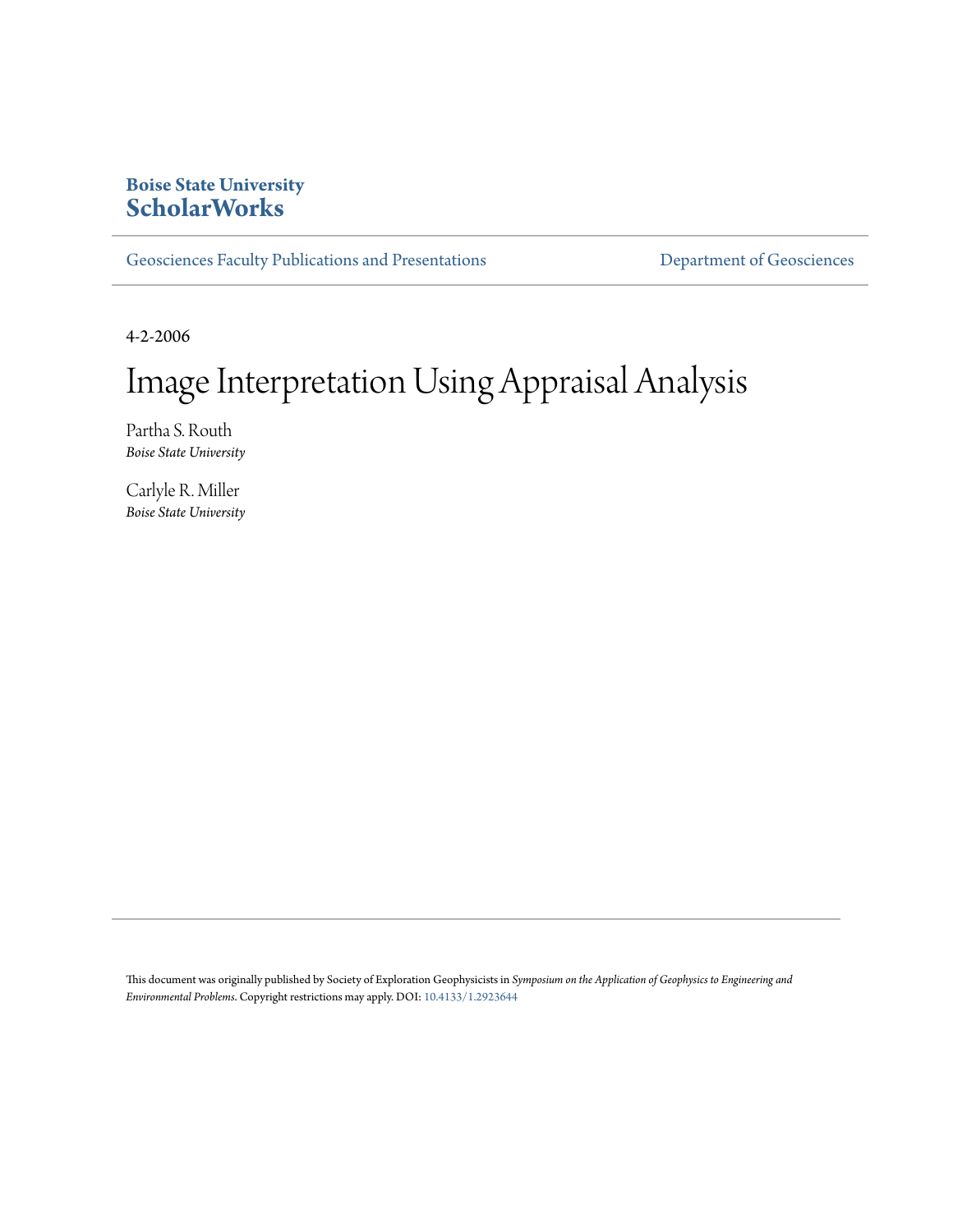# **IMAGE INTERPRETATION USING APPRAISAL ANALYSIS**

*Partha S. Routh, Boise State University, Boise, ID Carlyle R. Miller, Boise State University, Boise, ID*

#### **Abstract**

In geophysical inversion, a significant effort is invested to obtain images of the Earth from finite data. The first step is to obtain an image i.e. solve the inverse problem. This step alone provides significant challenges that are not addressed in this paper. The next step is to interpret the image in terms of specific questions. For example, what can we say about the average value of a physical property within a certain region of the model? What scale information can we resolve from the data? These questions are problem dependent and may require that inversion be carried out several times to arrive at a satisfactory answer. Therefore the solution to an inverse problem is only a step towards answering these questions. Appraisal analysis of the solution takes the next step by providing a set of tools to judge and select from the possibly infinite suite of images that adequately fit our observations. We discuss the use of point spread functions and averaging kernels in the interpretation of images. We use a controlled source electromagnetic example to demonstrate the methodology.

#### **Introduction**

In this paper we focus on the image interpretation problem using appraisal analysis. Images obtained from inversion ultimately need to be interpreted in terms of physical property values, available structural information and/or questions that are connected with the image. Recognizing that a geophysical inverse problem is often non-unique and ill-posed due to limited data coverage and noise, we incorporate prior information into the inverse solution. As a result, the prior information is superposed on the inverse solution. Thus the scale of the model that can be resolved by inversion is affected by the sampling strategy of the data acquisition, associated data noise and the prior information that regularizes the ill-posed solution. Any prior information that we impose on our solution helps to supplement our unavoidably inadequate spatial and temporal data acquisition.

For a variety of applications it is difficult to establish a unified interpretation goal; however we can determine what regions of the image are influenced by prior information and what regions are constrained by the data. Although different ways to incorporate prior information are sometimes considered to be subjective (Friedel, 2003), it is an essential step in obtaining a stable solution that is physically meaningful. Often, we cannot neglect imposing prior information through the regularization procedure in the inverse problem. However, if we can develop some procedure to winnow out the regions that are not constrained by the data and the prior information then it would greatly simplify the interpretation and provide a robust way to connect the interpretation with the physical experiment that used to generate the data. Oldenburg and Li (1999) uses two different reference models in the nonlinear DC resistivity inversion to determine the regions of the inverted model that are honored by the data and then generate a filter function called depth of investigation (DOI) curves to interpret the inverted image. Alumbaugh and Newman (2000) uses 50% spread criteria from the point spread function to highlight the regions of the model that are better resolved. In seismic tomography, the impulse test and the checkerboard test are commonly applied. In these approaches, the raypaths of the real data are used on a synthetic impulse model or checkerboard model to generate the data. The inverted images are subsequently compared to the synthetic model to aid in understanding the model resolution (Shearer, 1999).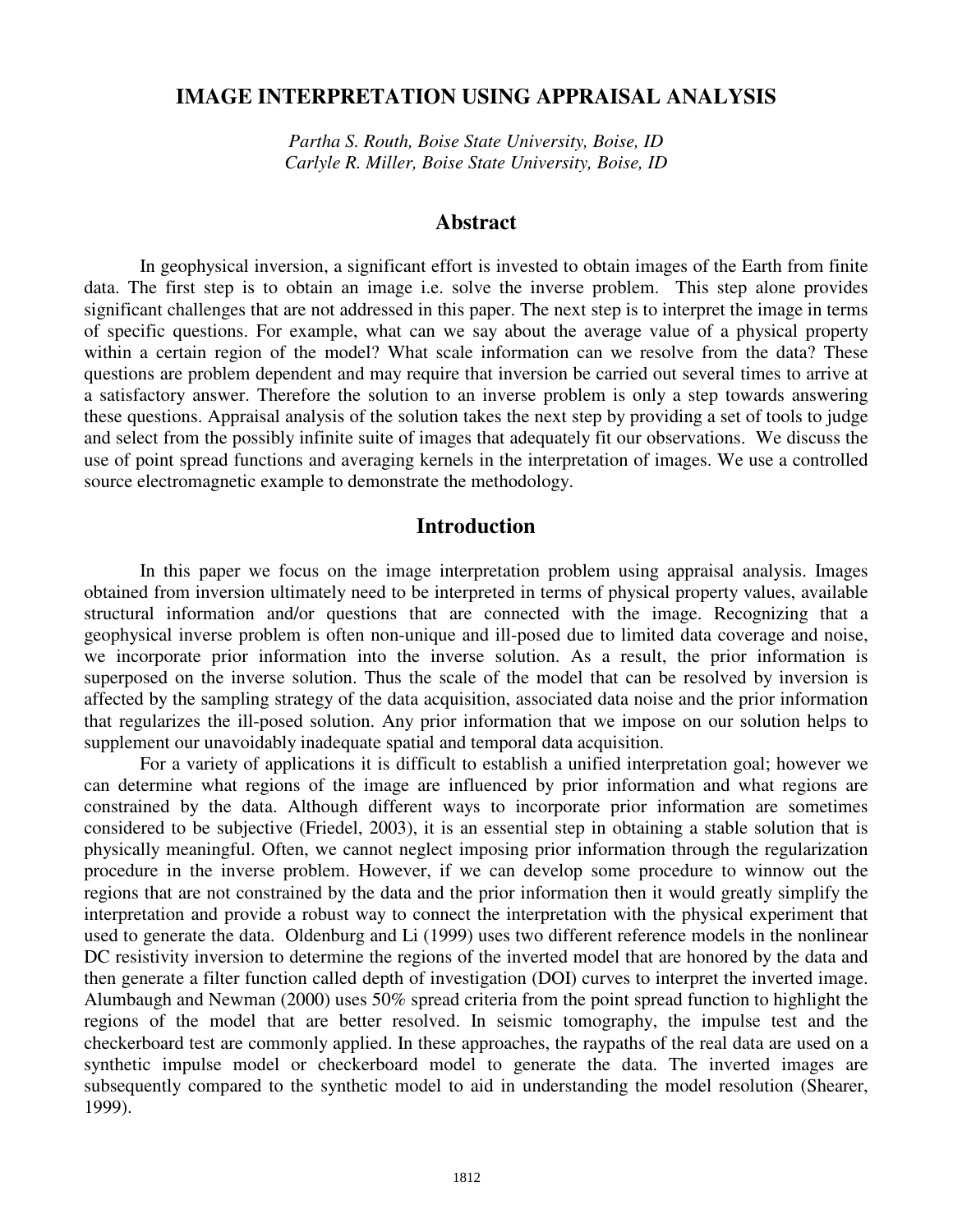In this paper, we examine linearized appraisal analysis in detail. We use resolution measures such as the point spread functions and estimation measures such as the averaging kernels to examine the solution. One of the difficulties in using these measures is the excess information that needs to be summarized. Here we develop a spread criterion that summarizes these measures. There is no unique definition for the spread criteria, but having such a measure can greatly facilitate the interpretation process.

We begin the paper with discussion of the appraisal problem in both linear and nonlinear settings and make a clear distinction between the point spread functions that arise from the model construction process and the averaging kernels that provide the average value of the model parameters in a region. We then discuss the point spread function as a resolution measure for image interpretation.

### **Resolution Analysis in Inverse Problem**

Insight into the resolution analysis problem can be gained by considering a linear inverse problem. This type of problem has been studied in great detail in previous literature, providing a path forward to examine the issues related to resolution and uncertainty (Backus and Gilbert, 1968; Backus and Gilbert, 1970; Oldenburg, 1983; Snieder, 1991; Parker, 1994; Alumbaugh and Newman, 2000; Alumbaugh, 2000). For a linear problem,  $d^{obs} = Gm + \varepsilon$ , the objective function  $\phi$  to be minimized is given by

$$
\phi = ||W_d (d^{\text{obs}} - Gm)||^2 + \beta ||W_m (m - m_0)||^2
$$
 .......(1)

where  $G \in R^{N \times M}$  is the forward modeling operator,  $m \in R^M$  is the discretized model,  $m_0 \in R^M$  is the reference model,  $d^{obs} \in R^N$  is the data vector and  $\varepsilon \in R^N$  is the vector of unknown data noise with the expectation  $E(\varepsilon) = 0$  and the covariance matrix  $C_d = (W_d^T W_d)^{-1}$ . This linear system is usually ill-posed because of  $M > N$  or ill-conditioned because G is not full column-ranked.  $W_d$  is the data weighting matrix that contains standard deviation of data errors. Denoting the Hessian by  $\left( G^T W_d^T W_d^{\phantom{T}} \, G + \beta W_m^T W_m^{\phantom{T}} \right)$  $d$   $\cup$   $\mu$ <sup>*m*</sup> $m$ </sup> *T*  $H = (G^T W_d^T W_d G + \beta W_m^T W_m)$  the recovered model is given by

$$
\hat{m} = H^{-1}G^{T}W_{d}^{T}W_{d}G m + H^{-1}G^{T}W_{d}^{T}W_{d} \varepsilon + H^{-1}W_{m}^{T}W_{m} m_{0} \qquad \qquad \ldots \ldots (2)
$$

The bias of the estimated model parameter can be represented by  $E(\hat{m}-m) = H^{-1}W_m^T W_m(m_0-m)$  since  $E(\varepsilon) = 0$ . Because the true model is unknown, the bias cannot be determined precisely, however, if we have knowledge about the norm of the true model then the bias can be bounded. In a more compact notation we can represent the estimated model in eq(2) by  $\hat{m} = R m + \eta + \gamma$ , where *R* is the resolution matrix given by

$$
R = \left(G^T W_d^T W_d G + \beta W_m^T W_m\right)^{-1} G^T W_d^T W_d G \qquad \qquad \dots \dots \dots (3)
$$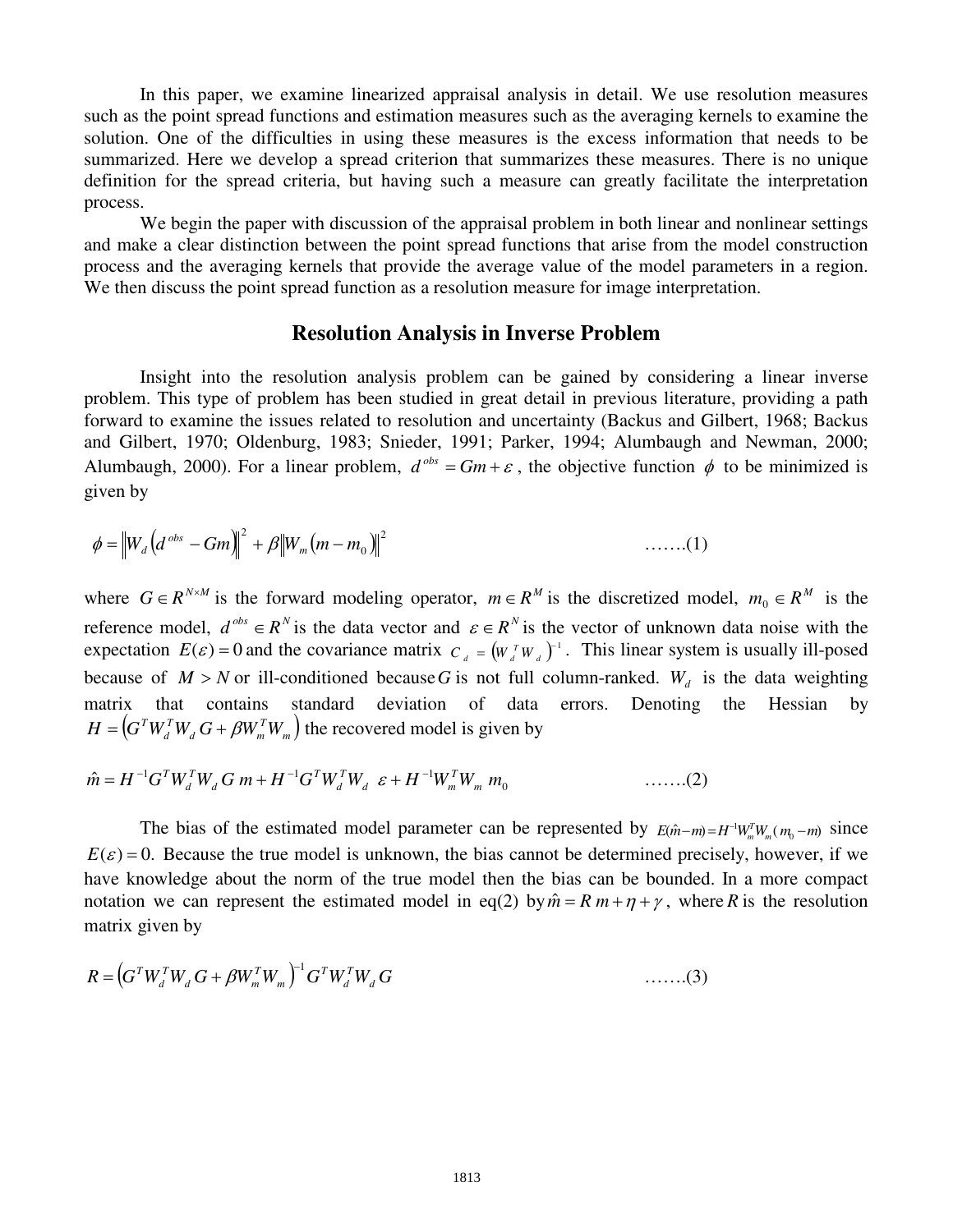*R* provides a mapping between the estimated model parameters,  $\hat{m}$  and the true model parameters,  $m$ . For a nonlinear problem given by  $d^{obs} = F(m) + \varepsilon$  the estimated solution for the model perturbation is given by

$$
\delta \hat{m} = H^{-1} J^T W_d^T W_d J \, \delta m + H^{-1} J^T W_d^T W_d \left( Q(\delta m) - P(\delta \hat{m}) + \varepsilon \right) + H^{-1} W_m^T W_m \, \delta m_0 \, \dots \, . . (4)
$$

where *J* is the sensitivity matrix,  $Q(\delta m)$ ,  $P(\delta \hat{m})$  are the higher order terms typically neglected in the linearized analysis. Note when the higher order terms are not negligible it introduces bias into the solution of the estimated model perturbation. For our analysis we will neglect the higher order terms and carry out the interpretation using linearized analysis. We are particularly interested in the columns of the resolution matrix called the point spread functions (PSF). A PSF describes how a delta-like perturbation in the true model manifests itself in the inverted result. If a particular PSF is wide and/or has large side lobes, then the corresponding model is poorly resolved at that location and the resolution 'width' is broader than the cell dimension. The rows of the resolution matrix are the averaging or Backus-Gilbert (BG) kernels (Backus and Gilbert, 1970; Backus and Gilbert, 1968). These kernels show how the value of a specific model parameter is obtained by averaging the model in the entire domain. If the averaging kernel is a delta-like function at a certain location, then the contribution to the estimated value is obtained from that region and there is insignificant contribution from model parameters in other regions of the model. If we remove the effect of the reference model in  $eq(2)$  from the inversion then the average value of the model parameter can be represented by the following equation

$$
\langle \hat{m} \rangle = \hat{m} - H^{-1} W_m^T W_m m_0 = R m + \eta . \qquad \qquad \dots \dots (5)
$$

The above equation shows that the average value of the model parameter is equal to the projection of the Backus-Gilbert (BG) averaging kernel (i.e row of R) onto the true model plus the noise contribution. Thus three quantities, the average value,  $\langle \hat{m} \rangle$  the averaging kernel,  $R(k, \cdot)$  and the noise contribution,  $\eta_k$  should be interpreted together. PSF's are fundamentally different from BG kernels. The PSF is obtained from the model construction process and tells us about the resolving capacity of the inverse problem. The PSF provides insight about the inverse operator, and buried in the inverse operator are the effects of regularization due to a priori model constraints, model discretization, the kernels of the experiment and the effects of data noise (Routh et. al, 2005) . A BG kernel, on the other hand, is part of the averaging process and tells us how the true model parameters are averaged to provide us with the model estimate. Thus uncertainty in the model parameter estimates is associated with the averaging kernels and the associated noise.

#### **Spread criteria for the Point Spread Function**

Each PSF in a particular cell location tells us how a delta function is reconstructed during the model construction process. Thus the PSF contains significant information about the model. To compare the resolution capability of the data and prior information in different regions of the model, PSF's can be compared directly with each other. Although this is a valid procedure and has the ability to convey a significant amount of detail, the process can be tedious when we are faced with comparing thousands of cells in a large-scale experiment. We develop a spread criterion to summarize the information contained in the PSF to a single number. Note that definition of the spread criteria is nonunique, similar to the definition of attributes computed from time-frequency maps (Barnes, 1999; Sinha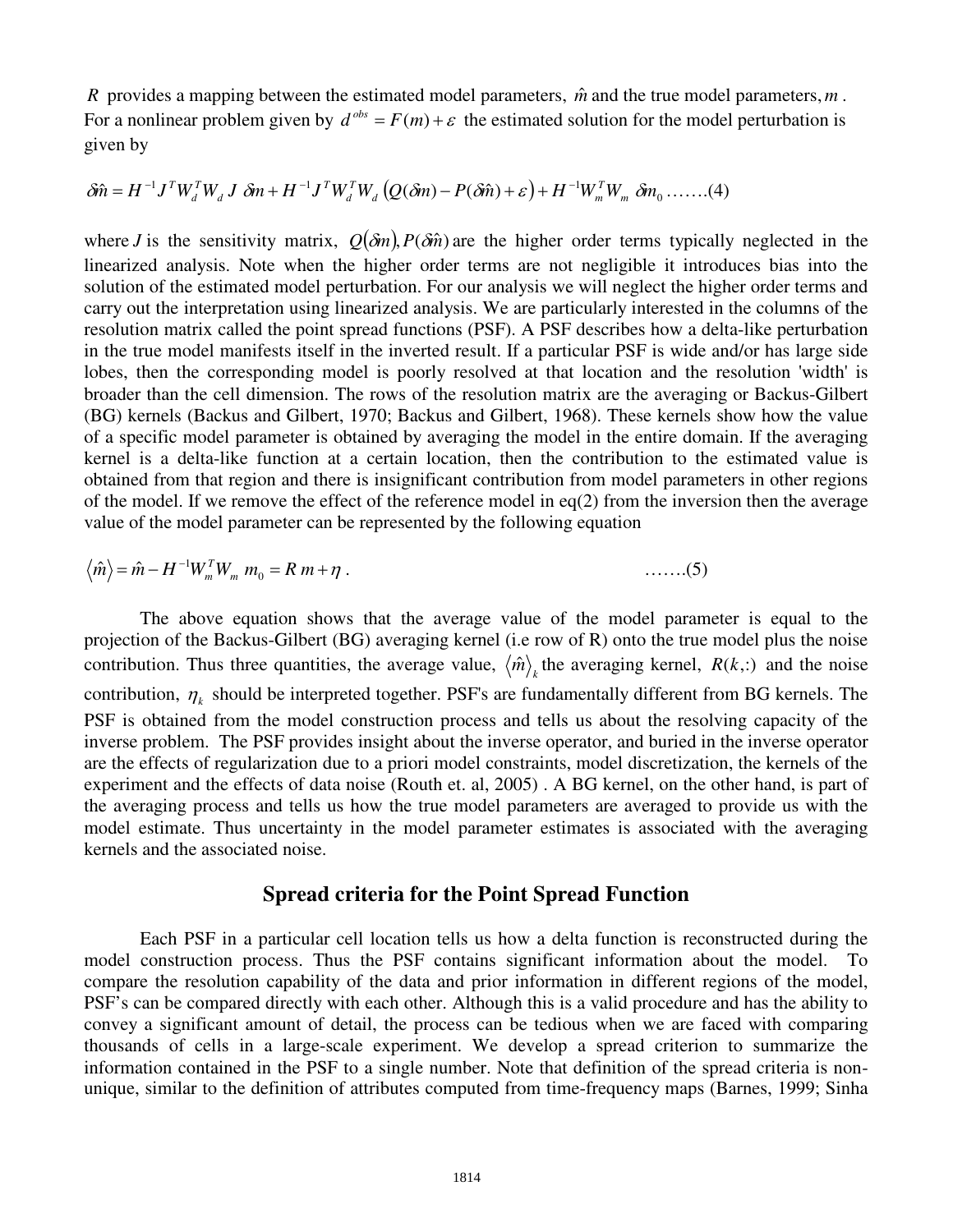et. al, 2005). For each cell, this number can be used as a diagnostic to compare the resolving capability of the inverse operator in different regions of the model. We propose the following definition of the spread

$$
S(r_k) = \left[ \frac{\int W(r, r_k) (p(r, r_k) - \delta(r - r_k))^2 dr}{\alpha + \int p^2(r, r_k) dr} \right]^{1/2}
$$
 ......(6)

where  $W(r, r_k)$  is a distance weighting matrix that increases the spread value when there are side lobes away from the region of interest.  $p(r, r_h)$  is the point spread function for the cell whose center is at  $r_h$ and  $\alpha$  is a small threshold parameter chosen so that the denominator in the spread equation is not equal to zero when the energy of the point spread function is zero. Zero PSF can occur in regions of insufficient data coverage. If the PSF peak is shifted from the region of interest, the chosen spread criteria will generate large spread values. In the next section we demonstrate the use of the PSF and spread criteria to interpret inverted models obtained from a frequency domain controlled source EM experiment.

## **Example from Controlled Source Electromagnetic (CSEM) data**

We consider a synthetic controlled source audio-frequency magnetotelluric (CSAMT) experiment to demonstrate the methodology. In CSAMT, harmonic current at different frequencies is transmitted into the ground and multi-component electric and magnetic field data are measured at each frequency. Figure 1 shows the amplitude and phase data of electric and magnetic field components as a function of frequency. These data are generated using a transmitter located 2 km from the receiver and a frequency bandwidth of 0.5-8192 Hz sampled logarithmically. The amplitude data are contaminated with noise amounting to 5% of the standard deviation of the datum value and the phases are contaminated with 3 degree standard deviation. The Earth model is discretized using a 1D, 80 layer model with layer thickness increasing logarithmically. The electrical conductivity of the synthetic model varies with depth, as shown in Figure 3. Data are inverted using a nonlinear Gauss-Newton approach outlined in Routh and Oldenburg, 1999. A constant electrical resistivity value of 100  $\Omega$ m was used as the reference model for the inversions. Various combinations of the fields are inverted to examine the contribution of multi-component data, shown in Figure 3. Figure 2 shows the resolution matrices obtained from the final model of the inversion. Regardless of their differences we note that the depths below the  $50<sup>th</sup>$  layer are not resolved by the available data.

The PSF's obtained from different component inversions are shown in Figure 3. It indicates that the conductive layer at the depth of 500m is better resolved compared to the resistive layer at the depth of 200m. Regions with larger conductive anomalies will focus the currents in the subsurface. Since CSAMT has both galvanic as well as inductive currents the synthetic example indicates that the conductor is better resolved than the resistive layer due to current gathering. The physical insight is that the diffusive currents are slower in a conductive region and faster in resistive regions. Therefore resolving capability is better for a conductive target. Comparing the PSFs with different components suggests that the electric field has better resolving capability compared to the magnetic field.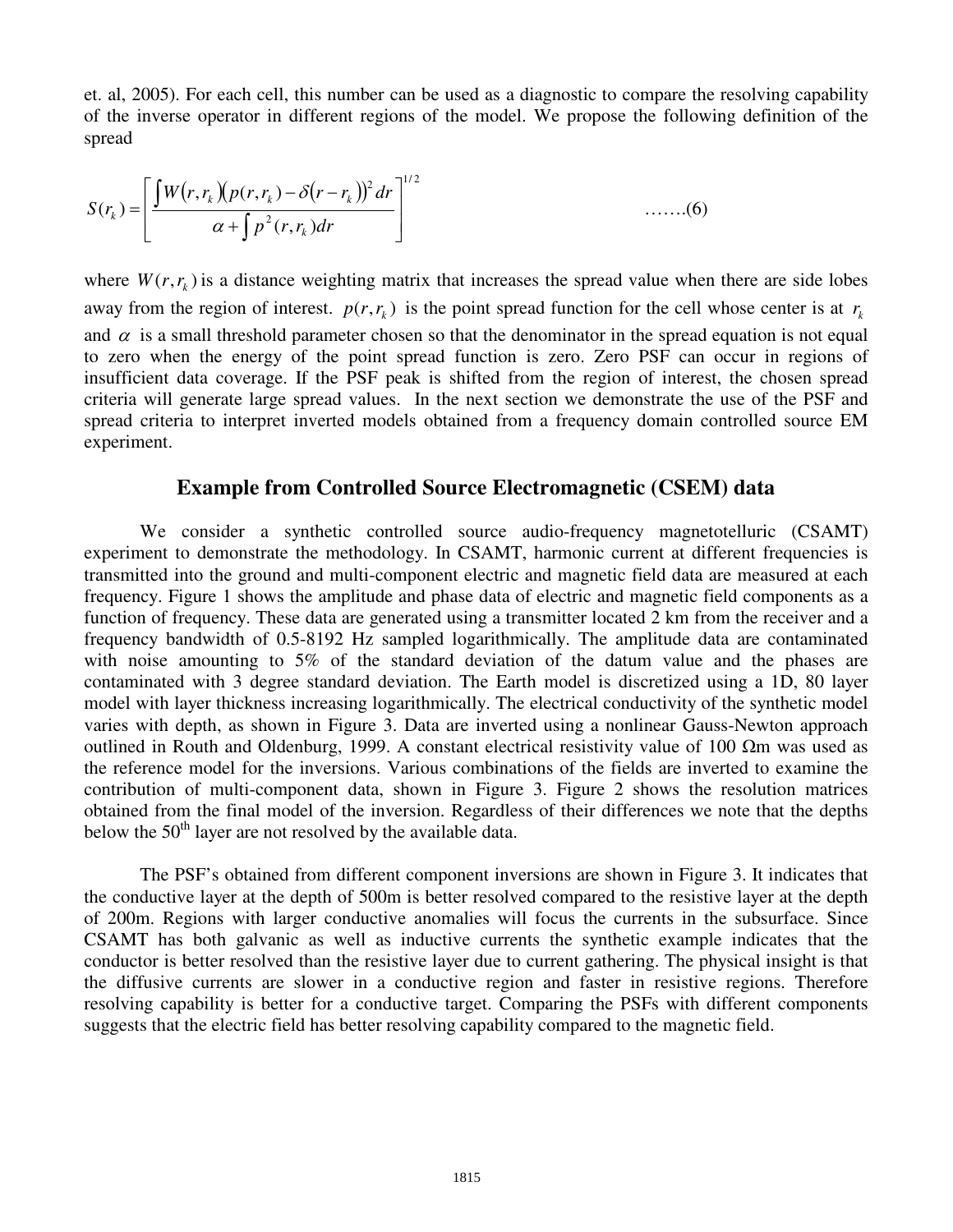

**Figure 1:** The log<sub>10</sub>(amplitude) ( $\mu$ V/m for E and  $\mu$ H/m for H) and phase in degrees for multi-component CSAMT data as a function of  $log_{10}$ (frequency) in the range of 0.5-8192 Hz.



**Figure 2:** The resolution matrix R, obtained from the final iteration of the inversion for different components of the fields. The Earth model has 80 layers and therefore the size of R is 80 x 80. The plot clearly indicates that the data are unable to resolve the depths beyond the  $50<sup>th</sup>$  layer. It also shows that the conductive region is better resolved compared to the rest of the model. The bottom right panel gives the resolution matrix for the inversion of the apparent resistivity data,  $\rho_{xy}$ .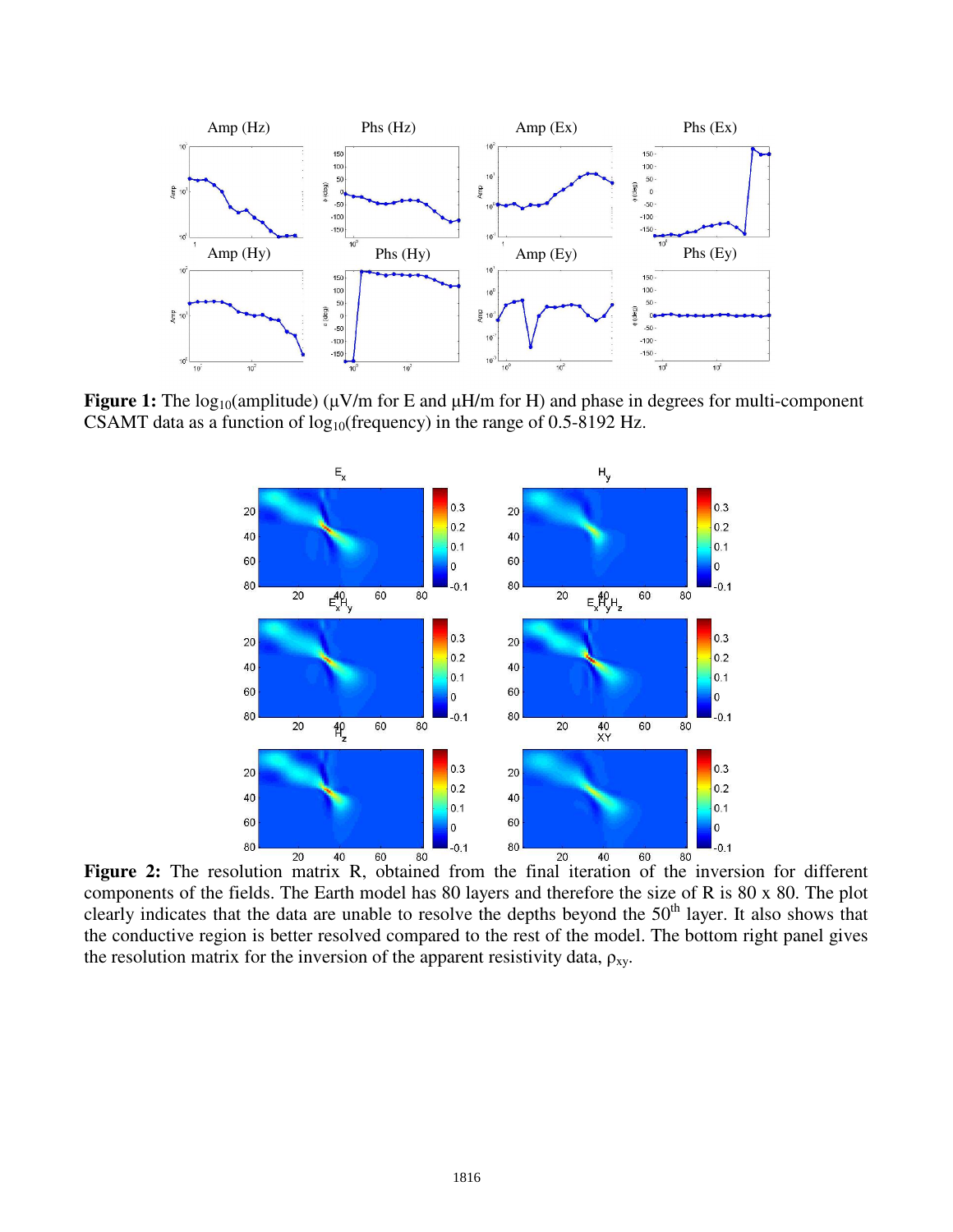

**Figure 3:** Top panel: Models obtained by inverting different components of the field individually or in combination. For the top panel, the vertical axis is the resistivity  $(\Omega m)$ , and the horizontal axis is the depth (m). The blocky red line shows the synthetic model used in generating the data. The far right plot is for the XY component of the apparent resistivity and phase,  $\rho_{xy}$ . The middle panel shows the PSF's for the resistive layer and the bottom panel shows the the PSF's for the conductive layer.

Next we compare the averaging functions- the rows of the resolution matrix. Figure 4 shows that the averaging functions for the conductive layer is closer to a delta-like function when compared to the resistive layer. Thus the uncertainty in the value of the conductive layer is smaller compared to the resistive region.



**Figure 4:** Averaging kernels obtained by inverting different components of the field individually or in combination (order is same as in Figure 3). The top panel shows the averaging kernels for the resistive layer. The bottom panel shows the averaging kernels for the conductive layer.

Having examined the PSF's and the averaging kernels our next step is to examine the spread function in the entire model domain. Equation (6) is used to compute the spread for the multi-component inversions. The spread diagram in Figure 5 clearly indicates that the magnetic field has poor resolution in the deeper part of the model compared to the electric field. In addition, the plot shows that the inversion of apparent resistivity and phase data have poor resolution compared to the direct inversion with the fields. Because apparent resistivity is a nonlinear transform of the fields it decreases the signal to noise ratio resulting in poor resolving capability (Routh and Oldenburg, 2000). The spread criteria plot summarizes the resolving capability of the experiment in the entire model domain. Regions that are poorly resolved will have larger spread value. Thus from an interpretation point of view a map of the spread criteria is a useful tool to place confidence on the inverted model.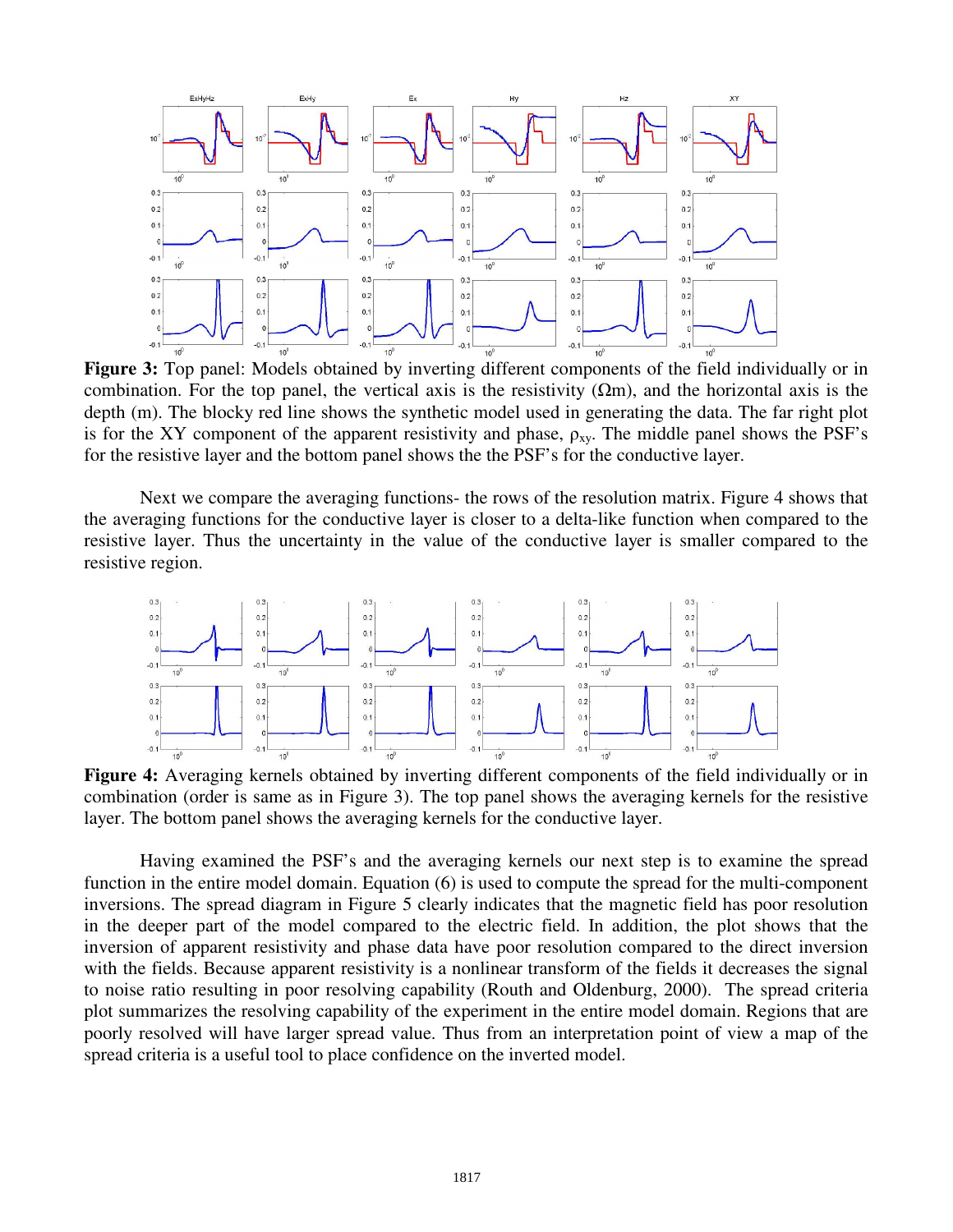

**Figure 5:** Spread computed from the PSFs obtained at the final iteration of the inversion. The x-axis is the depth plotted in the log scale i.e.  $log_{10}(z \text{ (m)}).$ 

To illustrate the utility of the spread measures we consider two data sets i.e. ExHyHz and HxHyHz. The spread curves for these two cases are shown in Figure 6. To interpret these spread curves we chose a level set i.e. an iso-spread value for the entire depth region shown by the horizontal line in the top panel in Figure 6. If the spread values lie above this line then the regions are poorly resolved. The end points of the intersection between the level set and the spread curve roughly defines the domain of the model that is resolved by the experiment. At larger depths this intersection can be interpreted as the depth of investigation of the particular data set. Figure 6 shows that the depth of investigation with ExHyHz is greater than with HxHyHz. As discussed earlier this is an expected result since the Ex component has better depth information compared to the magnetic field. Using this interpretation our next step is to winnow the regions of the model that are below this resolution limit. In Figure 7 we demonstrate how this information can be used to truncate the regions of the model that are within the resolving capacity. The bottom panels in Figure 7 shows regions of the model constrained by the data. Inversion with the electric field data shows a larger model region that can be resolved from the available data compared to the magnetic field. To further investigate the uncertainty of the values in the truncated region, the averaging function can be considered. Employing a similar approach to the one used for the PSF, one can generate a spread map with the averaging function within the resolved zones to compare the uncertainty in the average values of the model parameters (not shown).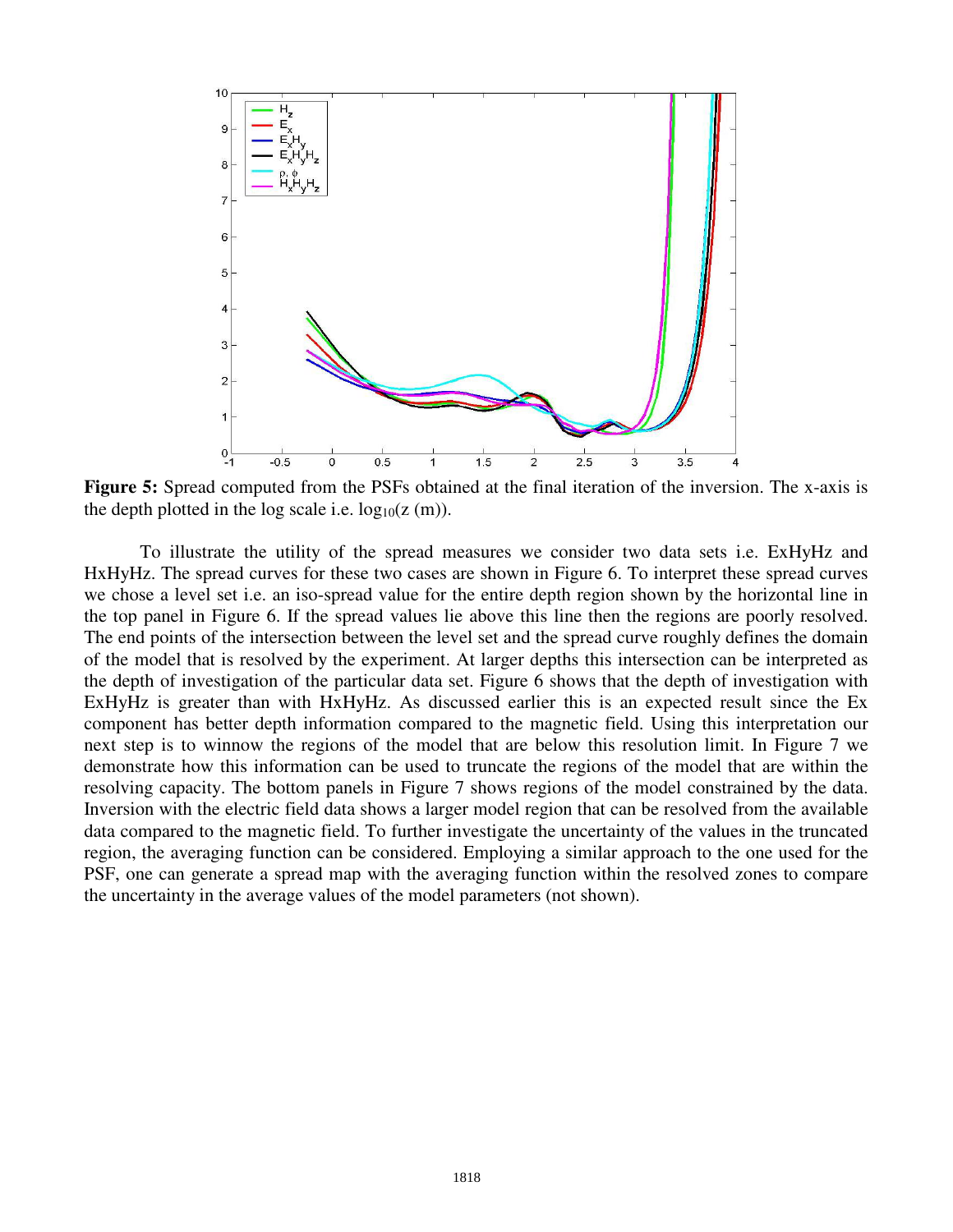

**Figure 6:** The top panel shows the spread function for the ExHyHz and HxHyHz field inversion. The level set indicated by the horizontal line indicates an iso-spread value chosen to examine the depth of investigation (DOI) of the fields. The middle and bottom panels are the PSFs of the conductive layer.



**Figure 7:** The top left and right panel shows the spread curves for the ExHyHz (blue) and HxHyHz (black). The level set for the spread value is shown by the black horizontal line. The vertical line on the spread plot shows the depth interval resolved by the data. The bottom left and right panels show the region of the model that is resolved by the available data.

# **Discussion and Conclusions**

Geophysical data are inherently noisy and inadequately sampled. The practical limitations in most geophysical data acquisition are logistical considerations in terms of spatial and/or temporal sampling. However, the model that we seek to obtain from the data via an inversion paradigm is heterogeneous at multiple scales. Therefore with a particular survey we are limited in terms of illuminating the various scales of the heterogeneous structure, thus hindering our capability to describe and understand the physical processes. The spatial sampling of data plays a major role in determining what structures can be resolved and finally interpreted. This is the central issue in the resolution analysis. In addition, the superposition of the noise on the signal introduces further non-uniqueness in the solution. To forward model the data we typically discretize the model finely enough so that there are no errors introduced due to coarse discretization. Thus we have many more degrees of freedom with the model and insufficient data to recover them. Faced with this non-uniqueness our strategy is to impose constraints in the model subject to fitting the data within some tolerance level. Thus the final model